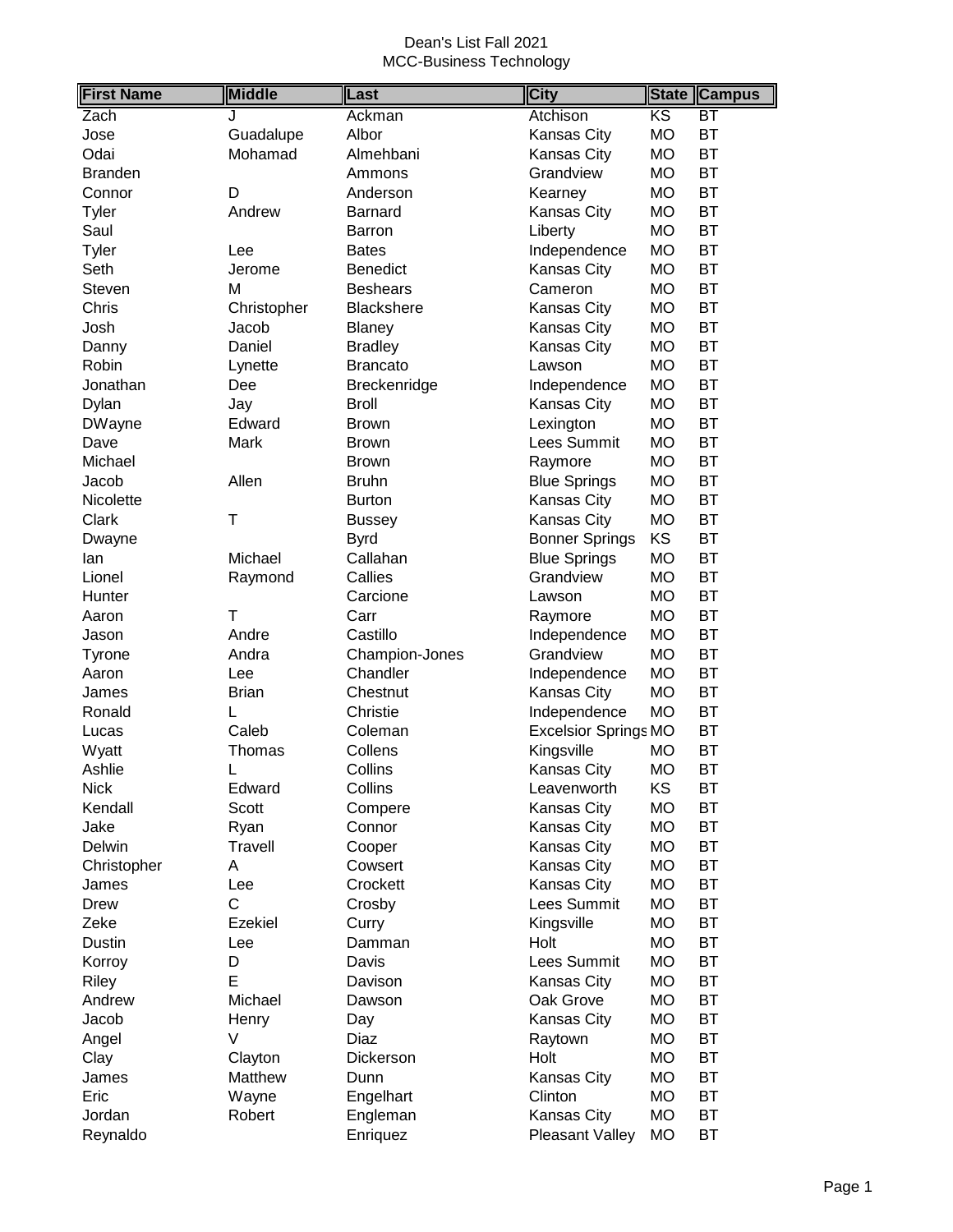| $\overline{\mathsf{W}}$<br><b>Blue Springs</b><br><b>MO</b><br>BT<br>Charles<br>Epperson<br>E<br><b>MO</b><br><b>BT</b><br>Franklin<br>Kansas City<br>Jason<br><b>BT</b><br>William<br><b>Friess</b><br>Independence<br><b>MO</b><br>Chase<br>Fulfor Jr<br>Birmingham<br><b>BT</b><br>Donald<br><b>MO</b><br>Independence<br><b>MO</b><br><b>BT</b><br>Garcia Jr<br>Daniel<br><b>BT</b><br>Lees Summit<br><b>MO</b><br>Chance<br>Harris<br>Gates<br><b>BT</b><br>Gillispie<br>Independence<br>MO<br>Daniel<br>Joseph<br><b>BT</b><br><b>MO</b><br>Ethan<br>Alexander<br>Gooch<br>Kansas City<br>Kris<br><b>Belton</b><br><b>MO</b><br><b>BT</b><br>Stephen<br>Goodall<br><b>BT</b><br>Griffin<br><b>MO</b><br>Jessica<br>Dean<br><b>Sugar Creek</b><br><b>BT</b><br><b>MO</b><br>Nicole<br>Kansas City<br>Jess<br>Grogan<br><b>Grain Valley</b><br><b>MO</b><br><b>BT</b><br>Justin<br>Ross<br>Groover<br>Lees Summit<br><b>BT</b><br>Guardado<br><b>MO</b><br>Andy<br>Joseph<br><b>MO</b><br><b>BT</b><br>Pedram<br>Habibi<br>Kansas City<br><b>BT</b><br>Kansas City<br><b>MO</b><br><b>Brian</b><br>Hagen<br>Kansas City<br><b>BT</b><br>Marshal<br>Hammler<br><b>MO</b><br>Jon<br><b>MO</b><br><b>BT</b><br>Τ<br>Liberty<br>Gunnar<br>Hanson<br>Kansas City<br><b>MO</b><br><b>BT</b><br>Harvey<br>Jason<br>Mission<br>KS<br><b>BT</b><br>Eddie<br>Hatchel<br><b>BT</b><br>Julio<br><b>MO</b><br>Α<br>Heredia<br>Independence<br>Michael<br><b>MO</b><br><b>BT</b><br>Quinn<br>Hime<br>Raymore<br>Hiner<br>Kansas City<br><b>MO</b><br><b>BT</b><br>Cody<br>Lee<br><b>BT</b><br><b>MO</b><br>Zac<br>Holloway<br>Independence<br>James<br>Κ<br><b>MO</b><br><b>BT</b><br>Holman<br>Raymore<br>Evan<br><b>BT</b><br>Frederick<br><b>MO</b><br>Donald<br>Kearney<br>Hornung<br><b>BT</b><br><b>MO</b><br>Ariel<br>Hunt<br>Kansas City<br>Dawn<br><b>BT</b><br><b>MO</b><br>Christopher<br>Johnson<br>Kearney<br><b>BT</b><br><b>MO</b><br>Kyle<br>Garrett<br>Johnston<br>Kansas City<br>$\mathsf{R}$<br><b>BT</b><br>Lori<br><b>Excelsior Springs MO</b><br>Jones<br><b>BT</b><br><b>Stevie</b><br>Ralph<br>Garden City<br><b>MO</b><br>Jones Jr<br><b>BT</b><br>Kansas City<br>MO<br>Jim<br>Juno<br><b>BT</b><br>John<br>Kaeding<br>Kansas City<br><b>MO</b><br>Jasper<br>Kalthoff<br><b>BT</b><br>Kevin<br>D<br><b>Blue Springs</b><br><b>MO</b><br>Stefan<br><b>MO</b><br><b>BT</b><br>Alex<br>Kerns<br>Kansas City<br><b>BT</b><br>Τ<br><b>MO</b><br>Kerr<br>Independence<br>Aaron<br><b>MO</b><br>Kimberlin<br>Kearney<br><b>Brian</b><br>ВT<br><b>MO</b><br>BT<br>Katherine<br>Kindrick<br>Independence<br>Dean<br>Richmond<br><b>MO</b><br><b>BT</b><br>Mitchell<br>Derek<br>King<br>BT<br>Kenneth<br>Kansas City<br>MO<br>Kingery<br>Logan<br>Kansas City<br><b>BT</b><br>MO<br>Ryan<br>R<br>Klapmeyer<br>Kansas City<br>BT<br>Kyle<br>Klemm<br>MO<br><b>BT</b><br><b>MO</b><br>Stephen<br>Lasker<br><b>Kansas City</b><br>Jerome<br><b>MO</b><br><b>BT</b><br>т<br>Kearney<br>Ben<br>Latz<br><b>BT</b><br>Will<br><b>Excelsior Springs MO</b><br>McKager<br>Lee<br><b>BT</b><br>Owen<br>S<br>Lockwood<br>Independence<br><b>MO</b><br>S<br>BT<br>Erick<br>Kansas City<br><b>MO</b><br>Lossman<br><b>BT</b><br>Kansas City<br><b>MO</b><br>Alan<br>Luke<br>Alice<br>Independence<br><b>BT</b><br>Manu<br>MO<br>Suzanne<br>William<br>Grandview<br><b>BT</b><br>Van<br>Martens<br><b>MO</b><br><b>BT</b><br><b>McCarthy</b><br>Kansas City<br><b>MO</b><br>Cotton<br>Piper<br>KS<br><b>BT</b><br><b>Nick</b><br><b>McCarty</b><br>Tonganoxie<br>Manhattan<br>KS<br>BT<br>Rollie<br>McClatchey<br>Tracy | <b>First Name</b> | <b>Middle</b> | Last | <b>City</b> | <b>State</b> | <b>Campus</b> |
|----------------------------------------------------------------------------------------------------------------------------------------------------------------------------------------------------------------------------------------------------------------------------------------------------------------------------------------------------------------------------------------------------------------------------------------------------------------------------------------------------------------------------------------------------------------------------------------------------------------------------------------------------------------------------------------------------------------------------------------------------------------------------------------------------------------------------------------------------------------------------------------------------------------------------------------------------------------------------------------------------------------------------------------------------------------------------------------------------------------------------------------------------------------------------------------------------------------------------------------------------------------------------------------------------------------------------------------------------------------------------------------------------------------------------------------------------------------------------------------------------------------------------------------------------------------------------------------------------------------------------------------------------------------------------------------------------------------------------------------------------------------------------------------------------------------------------------------------------------------------------------------------------------------------------------------------------------------------------------------------------------------------------------------------------------------------------------------------------------------------------------------------------------------------------------------------------------------------------------------------------------------------------------------------------------------------------------------------------------------------------------------------------------------------------------------------------------------------------------------------------------------------------------------------------------------------------------------------------------------------------------------------------------------------------------------------------------------------------------------------------------------------------------------------------------------------------------------------------------------------------------------------------------------------------------------------------------------------------------------------------------------------------------------------------------------------------------------------------------------------------------------------------------------------------------------------------------------------------------------------------------------------------------------------------------------------------------------------------------------------------------------------------------------------------------------------------------------------------------------------------------------------------------------------------------------------------------------------------------------|-------------------|---------------|------|-------------|--------------|---------------|
|                                                                                                                                                                                                                                                                                                                                                                                                                                                                                                                                                                                                                                                                                                                                                                                                                                                                                                                                                                                                                                                                                                                                                                                                                                                                                                                                                                                                                                                                                                                                                                                                                                                                                                                                                                                                                                                                                                                                                                                                                                                                                                                                                                                                                                                                                                                                                                                                                                                                                                                                                                                                                                                                                                                                                                                                                                                                                                                                                                                                                                                                                                                                                                                                                                                                                                                                                                                                                                                                                                                                                                                                                |                   |               |      |             |              |               |
|                                                                                                                                                                                                                                                                                                                                                                                                                                                                                                                                                                                                                                                                                                                                                                                                                                                                                                                                                                                                                                                                                                                                                                                                                                                                                                                                                                                                                                                                                                                                                                                                                                                                                                                                                                                                                                                                                                                                                                                                                                                                                                                                                                                                                                                                                                                                                                                                                                                                                                                                                                                                                                                                                                                                                                                                                                                                                                                                                                                                                                                                                                                                                                                                                                                                                                                                                                                                                                                                                                                                                                                                                |                   |               |      |             |              |               |
|                                                                                                                                                                                                                                                                                                                                                                                                                                                                                                                                                                                                                                                                                                                                                                                                                                                                                                                                                                                                                                                                                                                                                                                                                                                                                                                                                                                                                                                                                                                                                                                                                                                                                                                                                                                                                                                                                                                                                                                                                                                                                                                                                                                                                                                                                                                                                                                                                                                                                                                                                                                                                                                                                                                                                                                                                                                                                                                                                                                                                                                                                                                                                                                                                                                                                                                                                                                                                                                                                                                                                                                                                |                   |               |      |             |              |               |
|                                                                                                                                                                                                                                                                                                                                                                                                                                                                                                                                                                                                                                                                                                                                                                                                                                                                                                                                                                                                                                                                                                                                                                                                                                                                                                                                                                                                                                                                                                                                                                                                                                                                                                                                                                                                                                                                                                                                                                                                                                                                                                                                                                                                                                                                                                                                                                                                                                                                                                                                                                                                                                                                                                                                                                                                                                                                                                                                                                                                                                                                                                                                                                                                                                                                                                                                                                                                                                                                                                                                                                                                                |                   |               |      |             |              |               |
|                                                                                                                                                                                                                                                                                                                                                                                                                                                                                                                                                                                                                                                                                                                                                                                                                                                                                                                                                                                                                                                                                                                                                                                                                                                                                                                                                                                                                                                                                                                                                                                                                                                                                                                                                                                                                                                                                                                                                                                                                                                                                                                                                                                                                                                                                                                                                                                                                                                                                                                                                                                                                                                                                                                                                                                                                                                                                                                                                                                                                                                                                                                                                                                                                                                                                                                                                                                                                                                                                                                                                                                                                |                   |               |      |             |              |               |
|                                                                                                                                                                                                                                                                                                                                                                                                                                                                                                                                                                                                                                                                                                                                                                                                                                                                                                                                                                                                                                                                                                                                                                                                                                                                                                                                                                                                                                                                                                                                                                                                                                                                                                                                                                                                                                                                                                                                                                                                                                                                                                                                                                                                                                                                                                                                                                                                                                                                                                                                                                                                                                                                                                                                                                                                                                                                                                                                                                                                                                                                                                                                                                                                                                                                                                                                                                                                                                                                                                                                                                                                                |                   |               |      |             |              |               |
|                                                                                                                                                                                                                                                                                                                                                                                                                                                                                                                                                                                                                                                                                                                                                                                                                                                                                                                                                                                                                                                                                                                                                                                                                                                                                                                                                                                                                                                                                                                                                                                                                                                                                                                                                                                                                                                                                                                                                                                                                                                                                                                                                                                                                                                                                                                                                                                                                                                                                                                                                                                                                                                                                                                                                                                                                                                                                                                                                                                                                                                                                                                                                                                                                                                                                                                                                                                                                                                                                                                                                                                                                |                   |               |      |             |              |               |
|                                                                                                                                                                                                                                                                                                                                                                                                                                                                                                                                                                                                                                                                                                                                                                                                                                                                                                                                                                                                                                                                                                                                                                                                                                                                                                                                                                                                                                                                                                                                                                                                                                                                                                                                                                                                                                                                                                                                                                                                                                                                                                                                                                                                                                                                                                                                                                                                                                                                                                                                                                                                                                                                                                                                                                                                                                                                                                                                                                                                                                                                                                                                                                                                                                                                                                                                                                                                                                                                                                                                                                                                                |                   |               |      |             |              |               |
|                                                                                                                                                                                                                                                                                                                                                                                                                                                                                                                                                                                                                                                                                                                                                                                                                                                                                                                                                                                                                                                                                                                                                                                                                                                                                                                                                                                                                                                                                                                                                                                                                                                                                                                                                                                                                                                                                                                                                                                                                                                                                                                                                                                                                                                                                                                                                                                                                                                                                                                                                                                                                                                                                                                                                                                                                                                                                                                                                                                                                                                                                                                                                                                                                                                                                                                                                                                                                                                                                                                                                                                                                |                   |               |      |             |              |               |
|                                                                                                                                                                                                                                                                                                                                                                                                                                                                                                                                                                                                                                                                                                                                                                                                                                                                                                                                                                                                                                                                                                                                                                                                                                                                                                                                                                                                                                                                                                                                                                                                                                                                                                                                                                                                                                                                                                                                                                                                                                                                                                                                                                                                                                                                                                                                                                                                                                                                                                                                                                                                                                                                                                                                                                                                                                                                                                                                                                                                                                                                                                                                                                                                                                                                                                                                                                                                                                                                                                                                                                                                                |                   |               |      |             |              |               |
|                                                                                                                                                                                                                                                                                                                                                                                                                                                                                                                                                                                                                                                                                                                                                                                                                                                                                                                                                                                                                                                                                                                                                                                                                                                                                                                                                                                                                                                                                                                                                                                                                                                                                                                                                                                                                                                                                                                                                                                                                                                                                                                                                                                                                                                                                                                                                                                                                                                                                                                                                                                                                                                                                                                                                                                                                                                                                                                                                                                                                                                                                                                                                                                                                                                                                                                                                                                                                                                                                                                                                                                                                |                   |               |      |             |              |               |
|                                                                                                                                                                                                                                                                                                                                                                                                                                                                                                                                                                                                                                                                                                                                                                                                                                                                                                                                                                                                                                                                                                                                                                                                                                                                                                                                                                                                                                                                                                                                                                                                                                                                                                                                                                                                                                                                                                                                                                                                                                                                                                                                                                                                                                                                                                                                                                                                                                                                                                                                                                                                                                                                                                                                                                                                                                                                                                                                                                                                                                                                                                                                                                                                                                                                                                                                                                                                                                                                                                                                                                                                                |                   |               |      |             |              |               |
|                                                                                                                                                                                                                                                                                                                                                                                                                                                                                                                                                                                                                                                                                                                                                                                                                                                                                                                                                                                                                                                                                                                                                                                                                                                                                                                                                                                                                                                                                                                                                                                                                                                                                                                                                                                                                                                                                                                                                                                                                                                                                                                                                                                                                                                                                                                                                                                                                                                                                                                                                                                                                                                                                                                                                                                                                                                                                                                                                                                                                                                                                                                                                                                                                                                                                                                                                                                                                                                                                                                                                                                                                |                   |               |      |             |              |               |
|                                                                                                                                                                                                                                                                                                                                                                                                                                                                                                                                                                                                                                                                                                                                                                                                                                                                                                                                                                                                                                                                                                                                                                                                                                                                                                                                                                                                                                                                                                                                                                                                                                                                                                                                                                                                                                                                                                                                                                                                                                                                                                                                                                                                                                                                                                                                                                                                                                                                                                                                                                                                                                                                                                                                                                                                                                                                                                                                                                                                                                                                                                                                                                                                                                                                                                                                                                                                                                                                                                                                                                                                                |                   |               |      |             |              |               |
|                                                                                                                                                                                                                                                                                                                                                                                                                                                                                                                                                                                                                                                                                                                                                                                                                                                                                                                                                                                                                                                                                                                                                                                                                                                                                                                                                                                                                                                                                                                                                                                                                                                                                                                                                                                                                                                                                                                                                                                                                                                                                                                                                                                                                                                                                                                                                                                                                                                                                                                                                                                                                                                                                                                                                                                                                                                                                                                                                                                                                                                                                                                                                                                                                                                                                                                                                                                                                                                                                                                                                                                                                |                   |               |      |             |              |               |
|                                                                                                                                                                                                                                                                                                                                                                                                                                                                                                                                                                                                                                                                                                                                                                                                                                                                                                                                                                                                                                                                                                                                                                                                                                                                                                                                                                                                                                                                                                                                                                                                                                                                                                                                                                                                                                                                                                                                                                                                                                                                                                                                                                                                                                                                                                                                                                                                                                                                                                                                                                                                                                                                                                                                                                                                                                                                                                                                                                                                                                                                                                                                                                                                                                                                                                                                                                                                                                                                                                                                                                                                                |                   |               |      |             |              |               |
|                                                                                                                                                                                                                                                                                                                                                                                                                                                                                                                                                                                                                                                                                                                                                                                                                                                                                                                                                                                                                                                                                                                                                                                                                                                                                                                                                                                                                                                                                                                                                                                                                                                                                                                                                                                                                                                                                                                                                                                                                                                                                                                                                                                                                                                                                                                                                                                                                                                                                                                                                                                                                                                                                                                                                                                                                                                                                                                                                                                                                                                                                                                                                                                                                                                                                                                                                                                                                                                                                                                                                                                                                |                   |               |      |             |              |               |
|                                                                                                                                                                                                                                                                                                                                                                                                                                                                                                                                                                                                                                                                                                                                                                                                                                                                                                                                                                                                                                                                                                                                                                                                                                                                                                                                                                                                                                                                                                                                                                                                                                                                                                                                                                                                                                                                                                                                                                                                                                                                                                                                                                                                                                                                                                                                                                                                                                                                                                                                                                                                                                                                                                                                                                                                                                                                                                                                                                                                                                                                                                                                                                                                                                                                                                                                                                                                                                                                                                                                                                                                                |                   |               |      |             |              |               |
|                                                                                                                                                                                                                                                                                                                                                                                                                                                                                                                                                                                                                                                                                                                                                                                                                                                                                                                                                                                                                                                                                                                                                                                                                                                                                                                                                                                                                                                                                                                                                                                                                                                                                                                                                                                                                                                                                                                                                                                                                                                                                                                                                                                                                                                                                                                                                                                                                                                                                                                                                                                                                                                                                                                                                                                                                                                                                                                                                                                                                                                                                                                                                                                                                                                                                                                                                                                                                                                                                                                                                                                                                |                   |               |      |             |              |               |
|                                                                                                                                                                                                                                                                                                                                                                                                                                                                                                                                                                                                                                                                                                                                                                                                                                                                                                                                                                                                                                                                                                                                                                                                                                                                                                                                                                                                                                                                                                                                                                                                                                                                                                                                                                                                                                                                                                                                                                                                                                                                                                                                                                                                                                                                                                                                                                                                                                                                                                                                                                                                                                                                                                                                                                                                                                                                                                                                                                                                                                                                                                                                                                                                                                                                                                                                                                                                                                                                                                                                                                                                                |                   |               |      |             |              |               |
|                                                                                                                                                                                                                                                                                                                                                                                                                                                                                                                                                                                                                                                                                                                                                                                                                                                                                                                                                                                                                                                                                                                                                                                                                                                                                                                                                                                                                                                                                                                                                                                                                                                                                                                                                                                                                                                                                                                                                                                                                                                                                                                                                                                                                                                                                                                                                                                                                                                                                                                                                                                                                                                                                                                                                                                                                                                                                                                                                                                                                                                                                                                                                                                                                                                                                                                                                                                                                                                                                                                                                                                                                |                   |               |      |             |              |               |
|                                                                                                                                                                                                                                                                                                                                                                                                                                                                                                                                                                                                                                                                                                                                                                                                                                                                                                                                                                                                                                                                                                                                                                                                                                                                                                                                                                                                                                                                                                                                                                                                                                                                                                                                                                                                                                                                                                                                                                                                                                                                                                                                                                                                                                                                                                                                                                                                                                                                                                                                                                                                                                                                                                                                                                                                                                                                                                                                                                                                                                                                                                                                                                                                                                                                                                                                                                                                                                                                                                                                                                                                                |                   |               |      |             |              |               |
|                                                                                                                                                                                                                                                                                                                                                                                                                                                                                                                                                                                                                                                                                                                                                                                                                                                                                                                                                                                                                                                                                                                                                                                                                                                                                                                                                                                                                                                                                                                                                                                                                                                                                                                                                                                                                                                                                                                                                                                                                                                                                                                                                                                                                                                                                                                                                                                                                                                                                                                                                                                                                                                                                                                                                                                                                                                                                                                                                                                                                                                                                                                                                                                                                                                                                                                                                                                                                                                                                                                                                                                                                |                   |               |      |             |              |               |
|                                                                                                                                                                                                                                                                                                                                                                                                                                                                                                                                                                                                                                                                                                                                                                                                                                                                                                                                                                                                                                                                                                                                                                                                                                                                                                                                                                                                                                                                                                                                                                                                                                                                                                                                                                                                                                                                                                                                                                                                                                                                                                                                                                                                                                                                                                                                                                                                                                                                                                                                                                                                                                                                                                                                                                                                                                                                                                                                                                                                                                                                                                                                                                                                                                                                                                                                                                                                                                                                                                                                                                                                                |                   |               |      |             |              |               |
|                                                                                                                                                                                                                                                                                                                                                                                                                                                                                                                                                                                                                                                                                                                                                                                                                                                                                                                                                                                                                                                                                                                                                                                                                                                                                                                                                                                                                                                                                                                                                                                                                                                                                                                                                                                                                                                                                                                                                                                                                                                                                                                                                                                                                                                                                                                                                                                                                                                                                                                                                                                                                                                                                                                                                                                                                                                                                                                                                                                                                                                                                                                                                                                                                                                                                                                                                                                                                                                                                                                                                                                                                |                   |               |      |             |              |               |
|                                                                                                                                                                                                                                                                                                                                                                                                                                                                                                                                                                                                                                                                                                                                                                                                                                                                                                                                                                                                                                                                                                                                                                                                                                                                                                                                                                                                                                                                                                                                                                                                                                                                                                                                                                                                                                                                                                                                                                                                                                                                                                                                                                                                                                                                                                                                                                                                                                                                                                                                                                                                                                                                                                                                                                                                                                                                                                                                                                                                                                                                                                                                                                                                                                                                                                                                                                                                                                                                                                                                                                                                                |                   |               |      |             |              |               |
|                                                                                                                                                                                                                                                                                                                                                                                                                                                                                                                                                                                                                                                                                                                                                                                                                                                                                                                                                                                                                                                                                                                                                                                                                                                                                                                                                                                                                                                                                                                                                                                                                                                                                                                                                                                                                                                                                                                                                                                                                                                                                                                                                                                                                                                                                                                                                                                                                                                                                                                                                                                                                                                                                                                                                                                                                                                                                                                                                                                                                                                                                                                                                                                                                                                                                                                                                                                                                                                                                                                                                                                                                |                   |               |      |             |              |               |
|                                                                                                                                                                                                                                                                                                                                                                                                                                                                                                                                                                                                                                                                                                                                                                                                                                                                                                                                                                                                                                                                                                                                                                                                                                                                                                                                                                                                                                                                                                                                                                                                                                                                                                                                                                                                                                                                                                                                                                                                                                                                                                                                                                                                                                                                                                                                                                                                                                                                                                                                                                                                                                                                                                                                                                                                                                                                                                                                                                                                                                                                                                                                                                                                                                                                                                                                                                                                                                                                                                                                                                                                                |                   |               |      |             |              |               |
|                                                                                                                                                                                                                                                                                                                                                                                                                                                                                                                                                                                                                                                                                                                                                                                                                                                                                                                                                                                                                                                                                                                                                                                                                                                                                                                                                                                                                                                                                                                                                                                                                                                                                                                                                                                                                                                                                                                                                                                                                                                                                                                                                                                                                                                                                                                                                                                                                                                                                                                                                                                                                                                                                                                                                                                                                                                                                                                                                                                                                                                                                                                                                                                                                                                                                                                                                                                                                                                                                                                                                                                                                |                   |               |      |             |              |               |
|                                                                                                                                                                                                                                                                                                                                                                                                                                                                                                                                                                                                                                                                                                                                                                                                                                                                                                                                                                                                                                                                                                                                                                                                                                                                                                                                                                                                                                                                                                                                                                                                                                                                                                                                                                                                                                                                                                                                                                                                                                                                                                                                                                                                                                                                                                                                                                                                                                                                                                                                                                                                                                                                                                                                                                                                                                                                                                                                                                                                                                                                                                                                                                                                                                                                                                                                                                                                                                                                                                                                                                                                                |                   |               |      |             |              |               |
|                                                                                                                                                                                                                                                                                                                                                                                                                                                                                                                                                                                                                                                                                                                                                                                                                                                                                                                                                                                                                                                                                                                                                                                                                                                                                                                                                                                                                                                                                                                                                                                                                                                                                                                                                                                                                                                                                                                                                                                                                                                                                                                                                                                                                                                                                                                                                                                                                                                                                                                                                                                                                                                                                                                                                                                                                                                                                                                                                                                                                                                                                                                                                                                                                                                                                                                                                                                                                                                                                                                                                                                                                |                   |               |      |             |              |               |
|                                                                                                                                                                                                                                                                                                                                                                                                                                                                                                                                                                                                                                                                                                                                                                                                                                                                                                                                                                                                                                                                                                                                                                                                                                                                                                                                                                                                                                                                                                                                                                                                                                                                                                                                                                                                                                                                                                                                                                                                                                                                                                                                                                                                                                                                                                                                                                                                                                                                                                                                                                                                                                                                                                                                                                                                                                                                                                                                                                                                                                                                                                                                                                                                                                                                                                                                                                                                                                                                                                                                                                                                                |                   |               |      |             |              |               |
|                                                                                                                                                                                                                                                                                                                                                                                                                                                                                                                                                                                                                                                                                                                                                                                                                                                                                                                                                                                                                                                                                                                                                                                                                                                                                                                                                                                                                                                                                                                                                                                                                                                                                                                                                                                                                                                                                                                                                                                                                                                                                                                                                                                                                                                                                                                                                                                                                                                                                                                                                                                                                                                                                                                                                                                                                                                                                                                                                                                                                                                                                                                                                                                                                                                                                                                                                                                                                                                                                                                                                                                                                |                   |               |      |             |              |               |
|                                                                                                                                                                                                                                                                                                                                                                                                                                                                                                                                                                                                                                                                                                                                                                                                                                                                                                                                                                                                                                                                                                                                                                                                                                                                                                                                                                                                                                                                                                                                                                                                                                                                                                                                                                                                                                                                                                                                                                                                                                                                                                                                                                                                                                                                                                                                                                                                                                                                                                                                                                                                                                                                                                                                                                                                                                                                                                                                                                                                                                                                                                                                                                                                                                                                                                                                                                                                                                                                                                                                                                                                                |                   |               |      |             |              |               |
|                                                                                                                                                                                                                                                                                                                                                                                                                                                                                                                                                                                                                                                                                                                                                                                                                                                                                                                                                                                                                                                                                                                                                                                                                                                                                                                                                                                                                                                                                                                                                                                                                                                                                                                                                                                                                                                                                                                                                                                                                                                                                                                                                                                                                                                                                                                                                                                                                                                                                                                                                                                                                                                                                                                                                                                                                                                                                                                                                                                                                                                                                                                                                                                                                                                                                                                                                                                                                                                                                                                                                                                                                |                   |               |      |             |              |               |
|                                                                                                                                                                                                                                                                                                                                                                                                                                                                                                                                                                                                                                                                                                                                                                                                                                                                                                                                                                                                                                                                                                                                                                                                                                                                                                                                                                                                                                                                                                                                                                                                                                                                                                                                                                                                                                                                                                                                                                                                                                                                                                                                                                                                                                                                                                                                                                                                                                                                                                                                                                                                                                                                                                                                                                                                                                                                                                                                                                                                                                                                                                                                                                                                                                                                                                                                                                                                                                                                                                                                                                                                                |                   |               |      |             |              |               |
|                                                                                                                                                                                                                                                                                                                                                                                                                                                                                                                                                                                                                                                                                                                                                                                                                                                                                                                                                                                                                                                                                                                                                                                                                                                                                                                                                                                                                                                                                                                                                                                                                                                                                                                                                                                                                                                                                                                                                                                                                                                                                                                                                                                                                                                                                                                                                                                                                                                                                                                                                                                                                                                                                                                                                                                                                                                                                                                                                                                                                                                                                                                                                                                                                                                                                                                                                                                                                                                                                                                                                                                                                |                   |               |      |             |              |               |
|                                                                                                                                                                                                                                                                                                                                                                                                                                                                                                                                                                                                                                                                                                                                                                                                                                                                                                                                                                                                                                                                                                                                                                                                                                                                                                                                                                                                                                                                                                                                                                                                                                                                                                                                                                                                                                                                                                                                                                                                                                                                                                                                                                                                                                                                                                                                                                                                                                                                                                                                                                                                                                                                                                                                                                                                                                                                                                                                                                                                                                                                                                                                                                                                                                                                                                                                                                                                                                                                                                                                                                                                                |                   |               |      |             |              |               |
|                                                                                                                                                                                                                                                                                                                                                                                                                                                                                                                                                                                                                                                                                                                                                                                                                                                                                                                                                                                                                                                                                                                                                                                                                                                                                                                                                                                                                                                                                                                                                                                                                                                                                                                                                                                                                                                                                                                                                                                                                                                                                                                                                                                                                                                                                                                                                                                                                                                                                                                                                                                                                                                                                                                                                                                                                                                                                                                                                                                                                                                                                                                                                                                                                                                                                                                                                                                                                                                                                                                                                                                                                |                   |               |      |             |              |               |
|                                                                                                                                                                                                                                                                                                                                                                                                                                                                                                                                                                                                                                                                                                                                                                                                                                                                                                                                                                                                                                                                                                                                                                                                                                                                                                                                                                                                                                                                                                                                                                                                                                                                                                                                                                                                                                                                                                                                                                                                                                                                                                                                                                                                                                                                                                                                                                                                                                                                                                                                                                                                                                                                                                                                                                                                                                                                                                                                                                                                                                                                                                                                                                                                                                                                                                                                                                                                                                                                                                                                                                                                                |                   |               |      |             |              |               |
|                                                                                                                                                                                                                                                                                                                                                                                                                                                                                                                                                                                                                                                                                                                                                                                                                                                                                                                                                                                                                                                                                                                                                                                                                                                                                                                                                                                                                                                                                                                                                                                                                                                                                                                                                                                                                                                                                                                                                                                                                                                                                                                                                                                                                                                                                                                                                                                                                                                                                                                                                                                                                                                                                                                                                                                                                                                                                                                                                                                                                                                                                                                                                                                                                                                                                                                                                                                                                                                                                                                                                                                                                |                   |               |      |             |              |               |
|                                                                                                                                                                                                                                                                                                                                                                                                                                                                                                                                                                                                                                                                                                                                                                                                                                                                                                                                                                                                                                                                                                                                                                                                                                                                                                                                                                                                                                                                                                                                                                                                                                                                                                                                                                                                                                                                                                                                                                                                                                                                                                                                                                                                                                                                                                                                                                                                                                                                                                                                                                                                                                                                                                                                                                                                                                                                                                                                                                                                                                                                                                                                                                                                                                                                                                                                                                                                                                                                                                                                                                                                                |                   |               |      |             |              |               |
|                                                                                                                                                                                                                                                                                                                                                                                                                                                                                                                                                                                                                                                                                                                                                                                                                                                                                                                                                                                                                                                                                                                                                                                                                                                                                                                                                                                                                                                                                                                                                                                                                                                                                                                                                                                                                                                                                                                                                                                                                                                                                                                                                                                                                                                                                                                                                                                                                                                                                                                                                                                                                                                                                                                                                                                                                                                                                                                                                                                                                                                                                                                                                                                                                                                                                                                                                                                                                                                                                                                                                                                                                |                   |               |      |             |              |               |
|                                                                                                                                                                                                                                                                                                                                                                                                                                                                                                                                                                                                                                                                                                                                                                                                                                                                                                                                                                                                                                                                                                                                                                                                                                                                                                                                                                                                                                                                                                                                                                                                                                                                                                                                                                                                                                                                                                                                                                                                                                                                                                                                                                                                                                                                                                                                                                                                                                                                                                                                                                                                                                                                                                                                                                                                                                                                                                                                                                                                                                                                                                                                                                                                                                                                                                                                                                                                                                                                                                                                                                                                                |                   |               |      |             |              |               |
|                                                                                                                                                                                                                                                                                                                                                                                                                                                                                                                                                                                                                                                                                                                                                                                                                                                                                                                                                                                                                                                                                                                                                                                                                                                                                                                                                                                                                                                                                                                                                                                                                                                                                                                                                                                                                                                                                                                                                                                                                                                                                                                                                                                                                                                                                                                                                                                                                                                                                                                                                                                                                                                                                                                                                                                                                                                                                                                                                                                                                                                                                                                                                                                                                                                                                                                                                                                                                                                                                                                                                                                                                |                   |               |      |             |              |               |
|                                                                                                                                                                                                                                                                                                                                                                                                                                                                                                                                                                                                                                                                                                                                                                                                                                                                                                                                                                                                                                                                                                                                                                                                                                                                                                                                                                                                                                                                                                                                                                                                                                                                                                                                                                                                                                                                                                                                                                                                                                                                                                                                                                                                                                                                                                                                                                                                                                                                                                                                                                                                                                                                                                                                                                                                                                                                                                                                                                                                                                                                                                                                                                                                                                                                                                                                                                                                                                                                                                                                                                                                                |                   |               |      |             |              |               |
|                                                                                                                                                                                                                                                                                                                                                                                                                                                                                                                                                                                                                                                                                                                                                                                                                                                                                                                                                                                                                                                                                                                                                                                                                                                                                                                                                                                                                                                                                                                                                                                                                                                                                                                                                                                                                                                                                                                                                                                                                                                                                                                                                                                                                                                                                                                                                                                                                                                                                                                                                                                                                                                                                                                                                                                                                                                                                                                                                                                                                                                                                                                                                                                                                                                                                                                                                                                                                                                                                                                                                                                                                |                   |               |      |             |              |               |
|                                                                                                                                                                                                                                                                                                                                                                                                                                                                                                                                                                                                                                                                                                                                                                                                                                                                                                                                                                                                                                                                                                                                                                                                                                                                                                                                                                                                                                                                                                                                                                                                                                                                                                                                                                                                                                                                                                                                                                                                                                                                                                                                                                                                                                                                                                                                                                                                                                                                                                                                                                                                                                                                                                                                                                                                                                                                                                                                                                                                                                                                                                                                                                                                                                                                                                                                                                                                                                                                                                                                                                                                                |                   |               |      |             |              |               |
|                                                                                                                                                                                                                                                                                                                                                                                                                                                                                                                                                                                                                                                                                                                                                                                                                                                                                                                                                                                                                                                                                                                                                                                                                                                                                                                                                                                                                                                                                                                                                                                                                                                                                                                                                                                                                                                                                                                                                                                                                                                                                                                                                                                                                                                                                                                                                                                                                                                                                                                                                                                                                                                                                                                                                                                                                                                                                                                                                                                                                                                                                                                                                                                                                                                                                                                                                                                                                                                                                                                                                                                                                |                   |               |      |             |              |               |
|                                                                                                                                                                                                                                                                                                                                                                                                                                                                                                                                                                                                                                                                                                                                                                                                                                                                                                                                                                                                                                                                                                                                                                                                                                                                                                                                                                                                                                                                                                                                                                                                                                                                                                                                                                                                                                                                                                                                                                                                                                                                                                                                                                                                                                                                                                                                                                                                                                                                                                                                                                                                                                                                                                                                                                                                                                                                                                                                                                                                                                                                                                                                                                                                                                                                                                                                                                                                                                                                                                                                                                                                                |                   |               |      |             |              |               |
|                                                                                                                                                                                                                                                                                                                                                                                                                                                                                                                                                                                                                                                                                                                                                                                                                                                                                                                                                                                                                                                                                                                                                                                                                                                                                                                                                                                                                                                                                                                                                                                                                                                                                                                                                                                                                                                                                                                                                                                                                                                                                                                                                                                                                                                                                                                                                                                                                                                                                                                                                                                                                                                                                                                                                                                                                                                                                                                                                                                                                                                                                                                                                                                                                                                                                                                                                                                                                                                                                                                                                                                                                |                   |               |      |             |              |               |
|                                                                                                                                                                                                                                                                                                                                                                                                                                                                                                                                                                                                                                                                                                                                                                                                                                                                                                                                                                                                                                                                                                                                                                                                                                                                                                                                                                                                                                                                                                                                                                                                                                                                                                                                                                                                                                                                                                                                                                                                                                                                                                                                                                                                                                                                                                                                                                                                                                                                                                                                                                                                                                                                                                                                                                                                                                                                                                                                                                                                                                                                                                                                                                                                                                                                                                                                                                                                                                                                                                                                                                                                                |                   |               |      |             |              |               |
| Emmi<br>Marie<br>McCoy<br>Lake Winnebago MO<br>ВT                                                                                                                                                                                                                                                                                                                                                                                                                                                                                                                                                                                                                                                                                                                                                                                                                                                                                                                                                                                                                                                                                                                                                                                                                                                                                                                                                                                                                                                                                                                                                                                                                                                                                                                                                                                                                                                                                                                                                                                                                                                                                                                                                                                                                                                                                                                                                                                                                                                                                                                                                                                                                                                                                                                                                                                                                                                                                                                                                                                                                                                                                                                                                                                                                                                                                                                                                                                                                                                                                                                                                              |                   |               |      |             |              |               |
| McDaniel<br><b>BT</b><br>David<br>Pattonsburg<br><b>MO</b>                                                                                                                                                                                                                                                                                                                                                                                                                                                                                                                                                                                                                                                                                                                                                                                                                                                                                                                                                                                                                                                                                                                                                                                                                                                                                                                                                                                                                                                                                                                                                                                                                                                                                                                                                                                                                                                                                                                                                                                                                                                                                                                                                                                                                                                                                                                                                                                                                                                                                                                                                                                                                                                                                                                                                                                                                                                                                                                                                                                                                                                                                                                                                                                                                                                                                                                                                                                                                                                                                                                                                     |                   |               |      |             |              |               |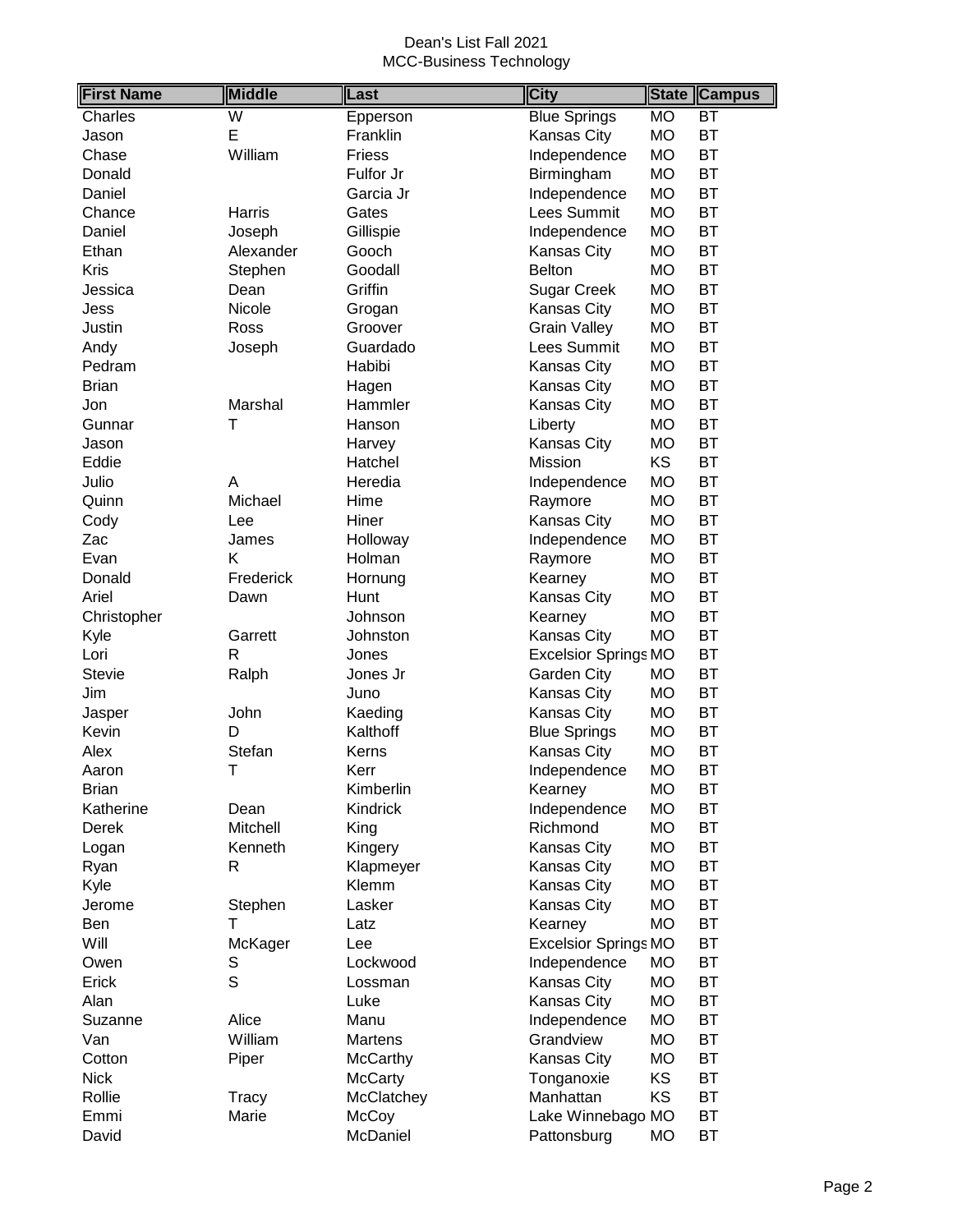| <b>First Name</b> | <b>Middle</b> | Last                | <b>City</b>          | <b>State</b> | <b>Campus</b>   |
|-------------------|---------------|---------------------|----------------------|--------------|-----------------|
| Justin            | Russell       | McFarland           | Independence         | <b>MO</b>    | $\overline{BT}$ |
| Ryan              | Michael       | Medina              | Kansas City          | <b>MO</b>    | <b>BT</b>       |
| Tracey            | Jo            | Meeker              | Grandview            | <b>MO</b>    | <b>BT</b>       |
| <b>Tess</b>       |               | Mehalko             | <b>Buckner</b>       | <b>MO</b>    | <b>BT</b>       |
| Skyler            | Α             | Mertz               | Trimble              | <b>MO</b>    | <b>BT</b>       |
| Jake              | Lane          | Miller              | <b>Roeland Park</b>  | <b>KS</b>    | <b>BT</b>       |
| Chris             | Lee           | <b>Mills</b>        | Liberty              | <b>MO</b>    | BT              |
| Cory              | David         | Modgling            | <b>Grain Valley</b>  | <b>MO</b>    | <b>BT</b>       |
| Carmine           | Louis         | Molt                | Kansas City          | <b>MO</b>    | <b>BT</b>       |
| <b>Brock</b>      | Anthony       | Morais              | Kansas City          | <b>MO</b>    | <b>BT</b>       |
| Kevin             |               | <b>Morris</b>       | <b>Grain Valley</b>  | <b>MO</b>    | <b>BT</b>       |
| John              | Elston        | Morse V             | Kansas City          | <b>MO</b>    | <b>BT</b>       |
| Andrew            | Jeffery       | Niemi               | Liberty              | <b>MO</b>    | <b>BT</b>       |
| Micah             | Andrew        | Novak               | Peculiar             | <b>MO</b>    | <b>BT</b>       |
| <b>Brian</b>      |               | Nunez               | <b>Kansas City</b>   | <b>MO</b>    | ВT              |
| Tyler             |               | Nunley              | Shawnee              | KS           | <b>BT</b>       |
| Kyle              | Connor        | O'Hara              | Liberty              | <b>MO</b>    | <b>BT</b>       |
| Alec              | James         | Oehlerking          | Kansas City          | <b>MO</b>    | <b>BT</b>       |
| Maria             | Elena         | Oropeza             | Kansas City          | KS           | <b>BT</b>       |
| Kyle              | D             | Ortman              | <b>Belton</b>        | <b>MO</b>    | <b>BT</b>       |
| Curvin            |               | Panthier            | Kansas City          | <b>MO</b>    | <b>BT</b>       |
| Vanessa           | G             | Parker              | Kansas City          | <b>MO</b>    | <b>BT</b>       |
| Jack              | Riley         | Patrick             | Independence         | <b>MO</b>    | <b>BT</b>       |
| Hayden            |               | Payne               | Kansas City          | <b>MO</b>    | BT              |
| Mark              | Junior        | Pentico             | Kansas City          | <b>MO</b>    | <b>BT</b>       |
| Vanessa           | Marie         | Pentico             | <b>Kansas City</b>   | <b>MO</b>    | <b>BT</b>       |
| Cam               | Carl          | Pinkman             | Shawnee              | KS           | <b>BT</b>       |
| Joel              |               | Pletcher            | Kansas City          | <b>MO</b>    | <b>BT</b>       |
| David             | Riley         | Poage               | Saint Joseph         | <b>MO</b>    | <b>BT</b>       |
| Shawn             | Shawn         | Quinn               | <b>KANSAS CITY</b>   | <b>MO</b>    | <b>BT</b>       |
| Nabiha            |               | Qureshi             | Kansas City          | <b>MO</b>    | <b>BT</b>       |
| TJ                | James         | Reynolds-Welsh      | Independence         | <b>MO</b>    | <b>BT</b>       |
| Cameron           | Tyler         | <b>Rife-Bullard</b> | Lees Summit          | <b>MO</b>    | <b>BT</b>       |
| <b>Nate</b>       | Quincy        | <b>Roberts</b>      | Harrisonville        | <b>MO</b>    | <b>BT</b>       |
| Jeremy            | G             | Rogers              | Oak Grove            | <b>MO</b>    | <b>BT</b>       |
| lan               | S             | Roscoe              | Kansas City          | <b>MO</b>    | ВT              |
| Nathan            | Hunter        | Ruiz                | Independence         | <b>MO</b>    | ВT              |
| Kurban            |               | Samuel              | Kansas City          | <b>MO</b>    | ВT              |
| Samantha          |               | Sanders             | <b>Overland Park</b> | KS           | ВT              |
| Jack              | H             | Sargent             | Kansas City          | <b>MO</b>    | <b>BT</b>       |
| Jonathan          | Addie         | Scaggs              | Kansas City          | MO           | <b>BT</b>       |
| Emily             | Ann           | Schmidtlein         | Kansas City          | <b>MO</b>    | BT              |
| Joe               | Τ             | Selland             | Archie               | <b>MO</b>    | BT              |
| Aaron             | Michael       | Shamp               | Hamilton             | <b>MO</b>    | <b>BT</b>       |
| Joe               | Ross          | Shelor              | <b>Belton</b>        | <b>MO</b>    | <b>BT</b>       |
| Rheonna           |               | Simpson             | Raytown              | MO           | ВT              |
| Jaspreet          |               | Singh               | <b>Blue Springs</b>  | MO           | <b>BT</b>       |
| Robert            | Shae          | <b>Smelts</b>       | <b>Buckner</b>       | MO           | ВT              |
| Joseph            |               | Sowell              | Odessa               | <b>MO</b>    | <b>BT</b>       |
| Nicholas          | Μ             | Spry                | Kansas City          | <b>MO</b>    | ВT              |
| Andrew            | Craig         | <b>Stewart</b>      | Kansas City          | <b>MO</b>    | BT              |
| Joey              | <b>Tyler</b>  | <b>Streit</b>       | Kansas City          | <b>MO</b>    | BT              |
| Joshua            | William       | <b>Sturges</b>      | Saint Joseph         | <b>MO</b>    | ВT              |
| Jared             | Lee           | Swan                | Kansas City          | <b>MO</b>    | <b>BT</b>       |